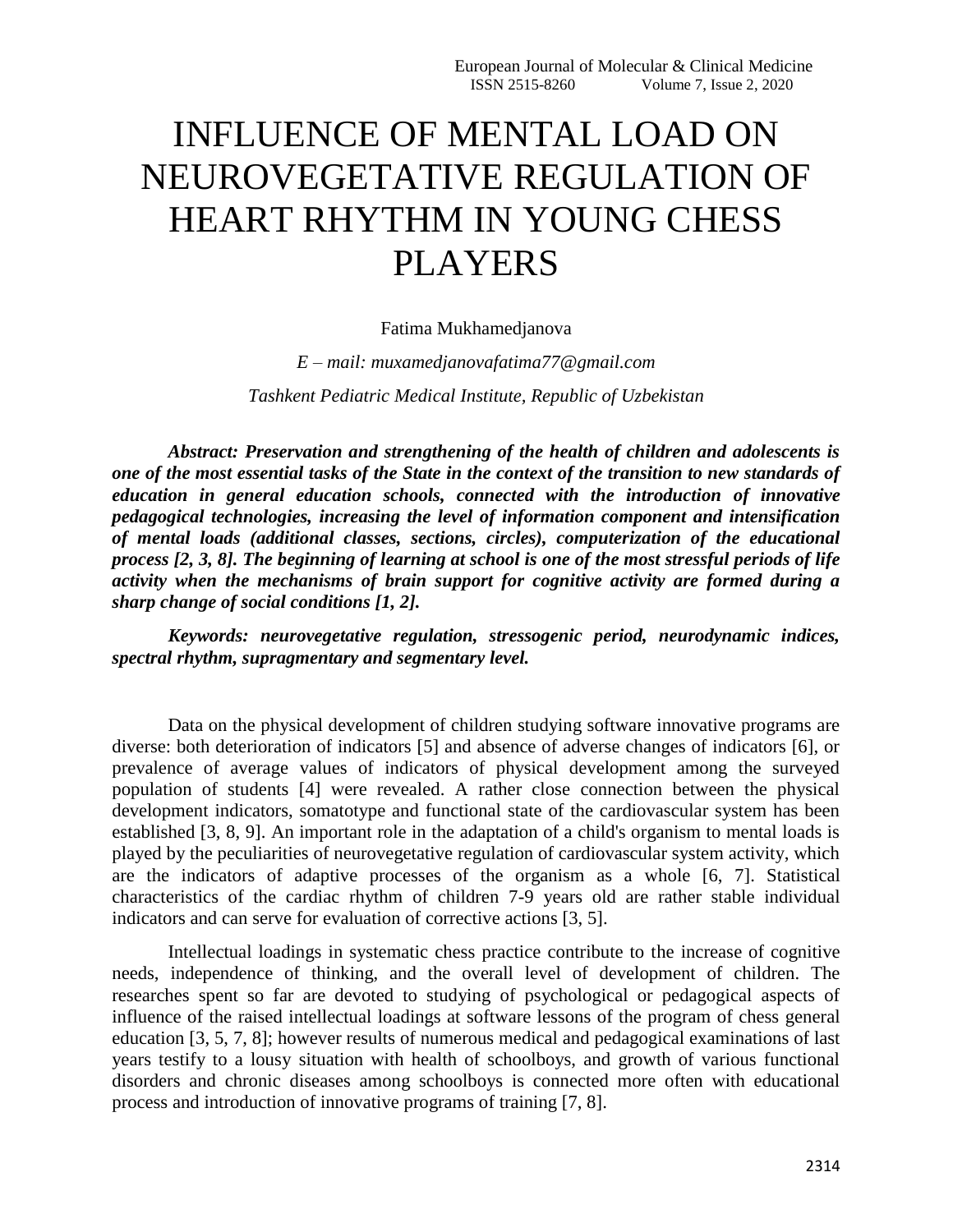**Objective of the study:** To study the data of comparative analysis of peculiarities of neuroinhibitory regulation of heart rhythm in a state of rest and at the sample with mental load.

**Materials and methods of the study:** the study is based on data from a survey of 87 children aged 6 to 11 years, engaged in professional chess, including 58 boys (66.7%) and 29 girls (33.3%), the average age of  $10.1 \pm 0.2$  years. Among the children of chess players, 43 had at least 2 years of experience in chess, and 44 had more than 3 years of experience. The average length of experience in sport is 3.1±0.01 years. All children chess players once a year pass medical examination. These children have made the primary group.

The comparison group consisted of 85 children from 2nd and 4th grades of Tashkent secondary schools who did not participate in sports sections. The average age of these children was 9.8±0.3 years, 501.6 per cent (43 children) were boys and 49.4 per cent (42 children) were girls.

Comparative analysis was carried out among the children surveyed, including a study of neurodynamic indicators and the activity of various levels of neurovegetative regulation of the heart's rhythm at rest and at tests with mental strain. The "learning" mental load (ML) for second-graders was to solve problems on addition and subtraction, for fourth-graders on multiplication and division).

The method of cardiointervalography of R.M. Baevskiy's software with the help of hardware-software complex "Ritm" (HSC "Ritm," Republic of Uzbekistan, firm "ALEN") was used for the research [1]. The examination was conducted in the morning hours, in the position of the test subjects sitting down. Heart rate (HR), activity indices of sympathetic and parasympathetic links of ANS were registered. We calculated the fashion amplitude (Amon) - a conventional indicator of activity of the sympathetic regulatory link; the difference between the maximum and minimum values of cardiointervals (MxDMn) characterizing the maximum amplitude of regulatory influences; the RMSSD indicator showing the activity of the parasympathetic regulatory link; pNN50 - an indicator of the degree of prevalence of the parasympathetic regulatory link over the sympathetic one. The degree of activity of the autonomous and central regulatory circuits was estimated by the values of CC1 and CC0, respectively. The degree of prevalence of activity of the central regulation mechanisms over the autonomous ones reflected the stress index (voltage index of regulatory systems, SI), the degree of centralization of heart rhythm control - the index of centralization (1C). The contribution of specific regulation mechanisms (parasympathetic - HF, sympathetic - VLF and vasomotor center - LF) to the total activity level of regulatory systems (TR) was calculated from the power of their spectrum in %.

Four main levels were adopted to assess the reliability of statistical indicators: high  $p<0.001$ , average -  $p<0.010$ , low (marginal) -  $p<0.050$ , insignificant (unreliable) -  $p>0.050$ .

**Research results:** when studying the peculiarities of neurovegetative regulation of heart rhythm as an integral indicator of adaptive processes, no intergroup and gender differences in the initial values of the total power of the spectrum were revealed in the 2nd-grade pupils. In boys of the main group, there was an increase in the indices of the supra-segmentary level of heart rhythm regulation in comparison with the indices of girls of the comparison group.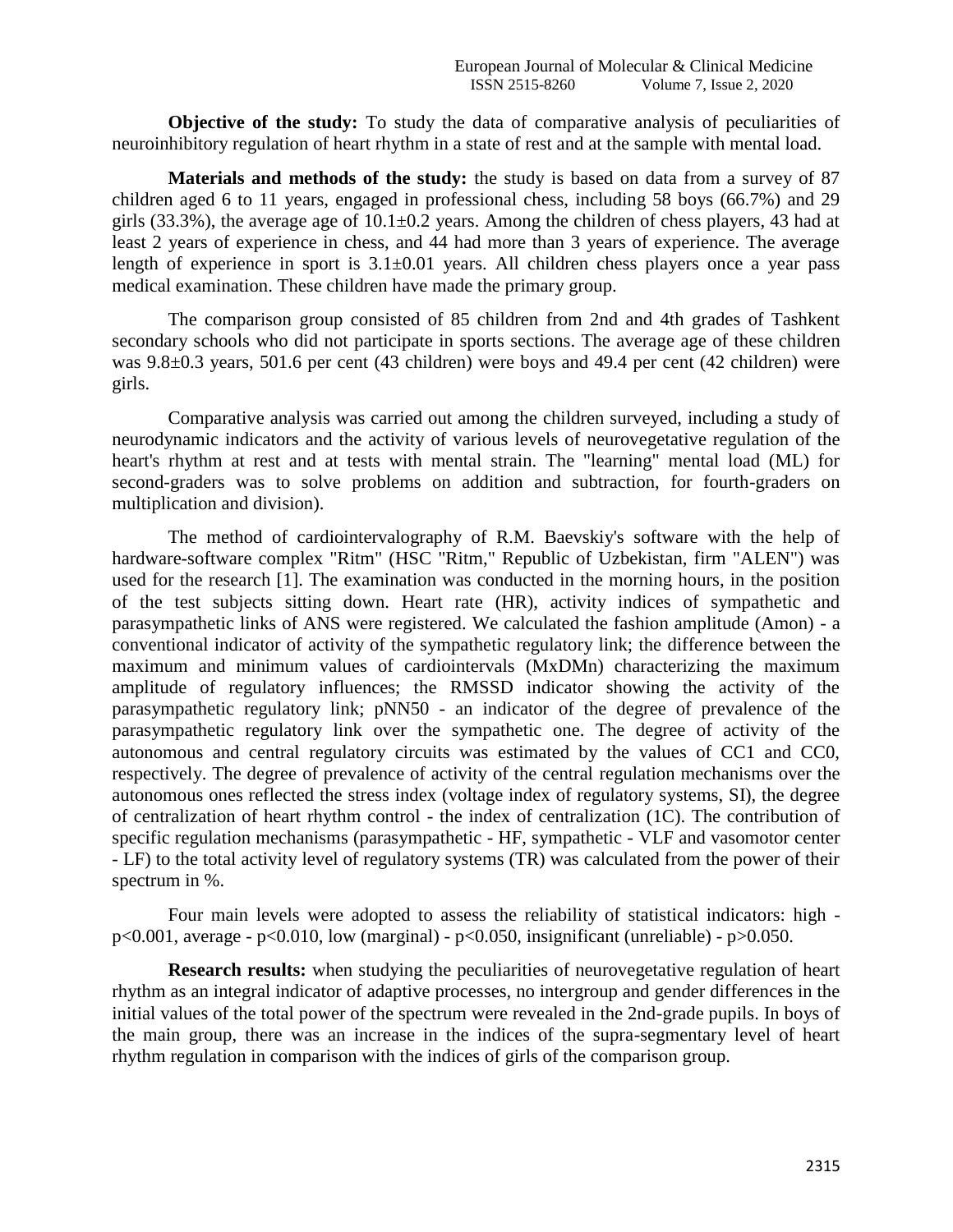Conducting a sample with mental load resulted in an increase in the activity of the segmental level of heart rhythm regulation - both sympathetic and parasympathetic parts of the autonomous nervous system. At the same time, the activity of supra-segmentary rhythm regulation was also increased in girls, which was documented by the increase in HF-vibration capacity.

Pupils of the 4th grade had an insignificant predominance of the supramental level of MS regulation in the main group, while the segmentary level - in the comparison group (Fig. 1). In comparison with the 2nd-graders' indicators, an increase in the significance of the suprasegmentary level of heart rhythm regulation in girls of the main group and the comparison group by 25% on average  $(p<0.05)$  can be noted.



### **Fig. 1. Heart spectral rhythm readings as a function of age**

In response to the mental load, the activity of both supra-segmentary and segmental levels of PC regulation  $(p<0.05)$  increased, with a higher proportion of LF and VLF fluctuations in the structure of the total spectrum power. In female chess players, the response was the predominant growth of the influence of the sympathetic department  $(p<0.01)$  and its prevalence in the structure of the total spectrum power. In the control group, the expressed sympathicotonic reaction with increase of absolute (in  $2,1-2,6$  times,  $p<0.05-0.01$ ) and relative power of lowfrequency oscillations (more than in 1,8 times,  $p<0,01$ ; the share of VLF-vibrations is more than 43%) was revealed, that characterizes excessive activation of sympathic-adrenal system on the influence of stress factors.

The influence of "chess" load at chess players of 2nd classes caused more pronounced activation of supra-segmentary and segmentary levels of regulation in comparison with "training" load (relative power of VLF-vibrations is more than 30%, LF-vibrations - more than 39%), at the same time the tendency to decrease the power and share of HF-vibrations was established: from  $24.8 \pm 1.9\%$  to  $15.3 \pm 1.3\%$  (p<0.01) for boys (at "study" load -  $29.2 \pm 2.20\%$ ,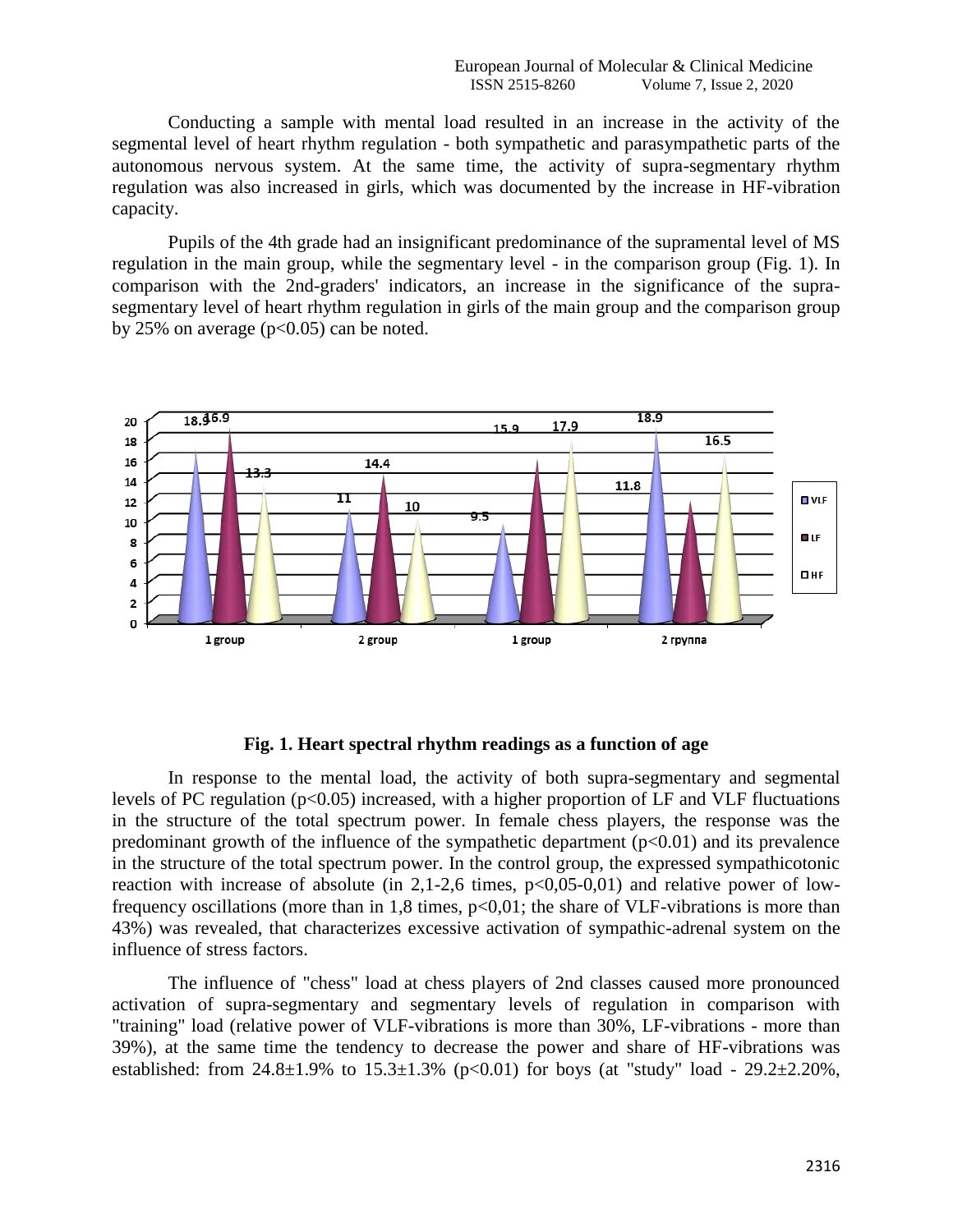



**Fig. 2. The age-related spectral rhythm of the heart (mental capacity)**

Adaptive reactions to the "chess" load in chess players of the 4th grade were characterized by the preferential activation of the supra-segmentary level of MS regulation with moderate sympathicotonic reaction: the share of LF-vibrations was 35% in girls and 26% in boys. The relative power of VLF-vibrations in female chess players of the 4th grade after the chess problem was  $37.9 \pm 1.4\%$  (26.8 $\pm 1.2\%$  after the "learning" load, p<0.001) and  $42.2 \pm 1.7\%$ (against  $38.6\pm1.7\%$ , p<0.05) in boys, which reflects the most significant contribution of the central supra-segmentary structures of neurovegetative regulation to the mental performance. The total LF-vibration power values were 35% lower than those of chess players of the 2nd  $grade (p < 0.01).$ 

Thus, spectral characteristics of heart rhythm are used as markers of the degree of tension of mechanisms of adaptation of an organism to the influence of environmental factors (R.M. Baevsky et al., 2000).

When assessing the results of the Slow Wave Variability spectral analysis of children at the age of 7-8 years old, the initial HR value as well as the total spectrum power did not have reliable intergroup differences. The following gender differences were revealed: the value of HF oscillations characterizing the influence of segmental level (parasympathetic department) of vegetative regulation on SWs was the highest in the main and the comparison group of girls compared to boys.

A calculation of the vagosympathetic index (LF/HF) in boys at the given age section eutonia was revealed (in the main group  $1.10\pm0.20$ , in the comparison group -  $1.05\pm0.1b$  units), in girls it was 0.82±0.18 and 0.53±0.24 units, respectively. According to the literature, in the specified age period there is an increase in parasympathicotonia (D.A.Dmitriev et al., 2004); judging by the results presented by us, it occurs in girls at an earlier stage of development.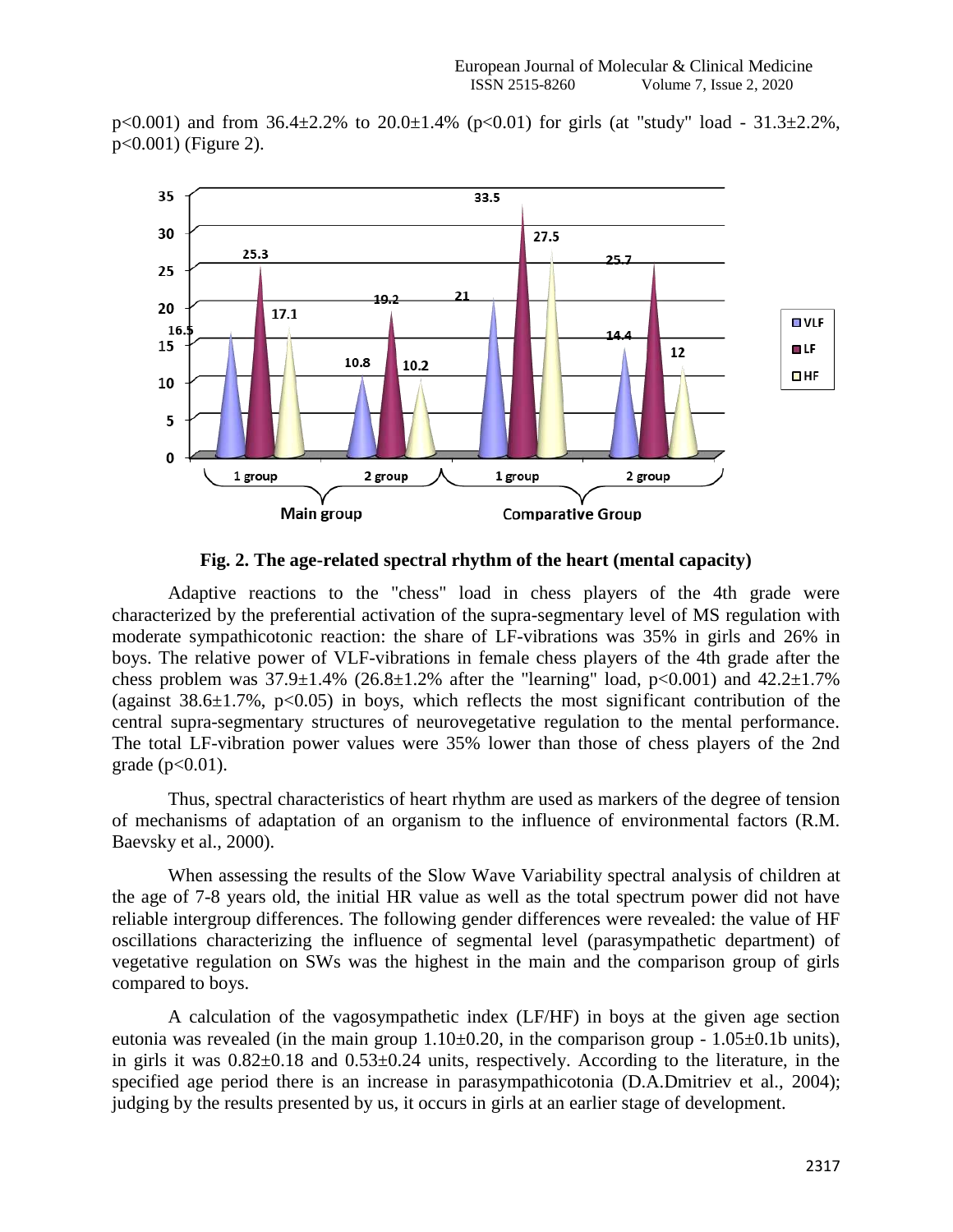## **Conclusions:**

1. In ontogenesis in children of both sexes from 8 to 11 years of age, there is an increase in the activity of supra-segmentary and segmentary level of heart rhythm regulation and inotropic function and tone of large vessels. In 11-year-old girls, as compared to boys, the activity of supra-segmentary level of regulation of Chrono- and inotropic heart function at rest is higher; the increasing significance of parasympathicotonic effects on chrono- and inotropic function at mental load in girls was revealed at earlier age (8-9 years) as compared to boys (11 years).

2. At 11 years of age, irrespective of sex and curriculum, there is greater stability in the spectral characteristics of the average dynamic pressure in response to mental load, compared with 8-year-old children.

3. Adaptation to additional intellectual load (chess general education program for 3 years) leads to differences in response to mental load: Unidirectional changes in indicators of slowwave variability of heart rhythm and stroke volume - increase of importance of humoralmetabolic factors of regulation (increase of relative power of very low-frequency fluctuations of rhythm up to 25-37%) and activity of sympathetic department (increase of absolute power of LF fluctuations up to 30%,  $p<0,05$ ; in the comparison group the response was accompanied by a pronounced sympathicotonic reaction with a significant increase in absolute power of lowfrequency heart rhythm oscillations (more than 2 times,  $p<0.01$ ), relative power of LF oscillations of average dynamic pressure (up to 57%) and insignificant shifts of spectral characteristics of the shock volume.

## **Reference:**

- [1] Baevskiy, P.M. Heart rate variability: theoretical aspects and possibilities of clinical application (in Russian) / P.M. Baevskiy, G.G. Ivanov. Moscow: Medicine, 2000. –p. 295.
- [2] Bykov E.V. Ontogenetic Aspects of Arterial Pressure Regulation in Pupils of Junior Classes with Different Intellectual Loads / E.V. Bykov, E.A. Mekeshkin, O.V. Kazakova. N.G. Zinurova // Vestnik of SUSU. Education, public health services, physical culture" series. - 2010. - Vestnik. 24. - №24, (200). - pp. 24-27.
- [3] Wayne, A.M. Classification of vegetative disorders / A.M. Wayne // Vegetative disorders: Clinic, treatment, diagnosis. M.: MIA, 2000. -pp. 103-108.
- [4] Vershinin, M.A. Formation of logical thinking of chess players at different stages of sports improvement / M.A. Vershinin // Physical culture: education, training.  $-$  2006.  $\mathbb{N}^2$ 1 — pp. 30-34.
- [5] Gainanova, N.K. Estimation of the first-graders mental performance level at adaptation to the training loads / N.K. Gainanova, P.M. Belikova // Ros. physiol. Zhurnal. I.M. Sechenov. 2004. - Т. 90, №8. - p. 351.
- [6] Zayneyev, M.M. Age-specific features of cardiorespiratory system reaction of younger schoolchildren on dynamic and isometric load in different periods of the academic year: Ph.D. thesis abstract. Kazan, 2009. – p. 28.
- [7] Zvezdina, I.V. Functional state of the cardiovascular system of children in the dynamics of primary school education / I.V. Zvezdina, N.S. Zhigareva, JI.A. Agapova // Russian Pediatric Journal: scientific and practical journal. 2009. - №2. - pp. 19-23
- [8] Krivolapchuk I.A. Psychophysiological price of the intense information load at children and teenagers in 5-14 years (in Russian) / I.A. Krivolapchuk. 2008. - T. 34,  $\mathcal{N}_2$  4. - pp. 28-35.